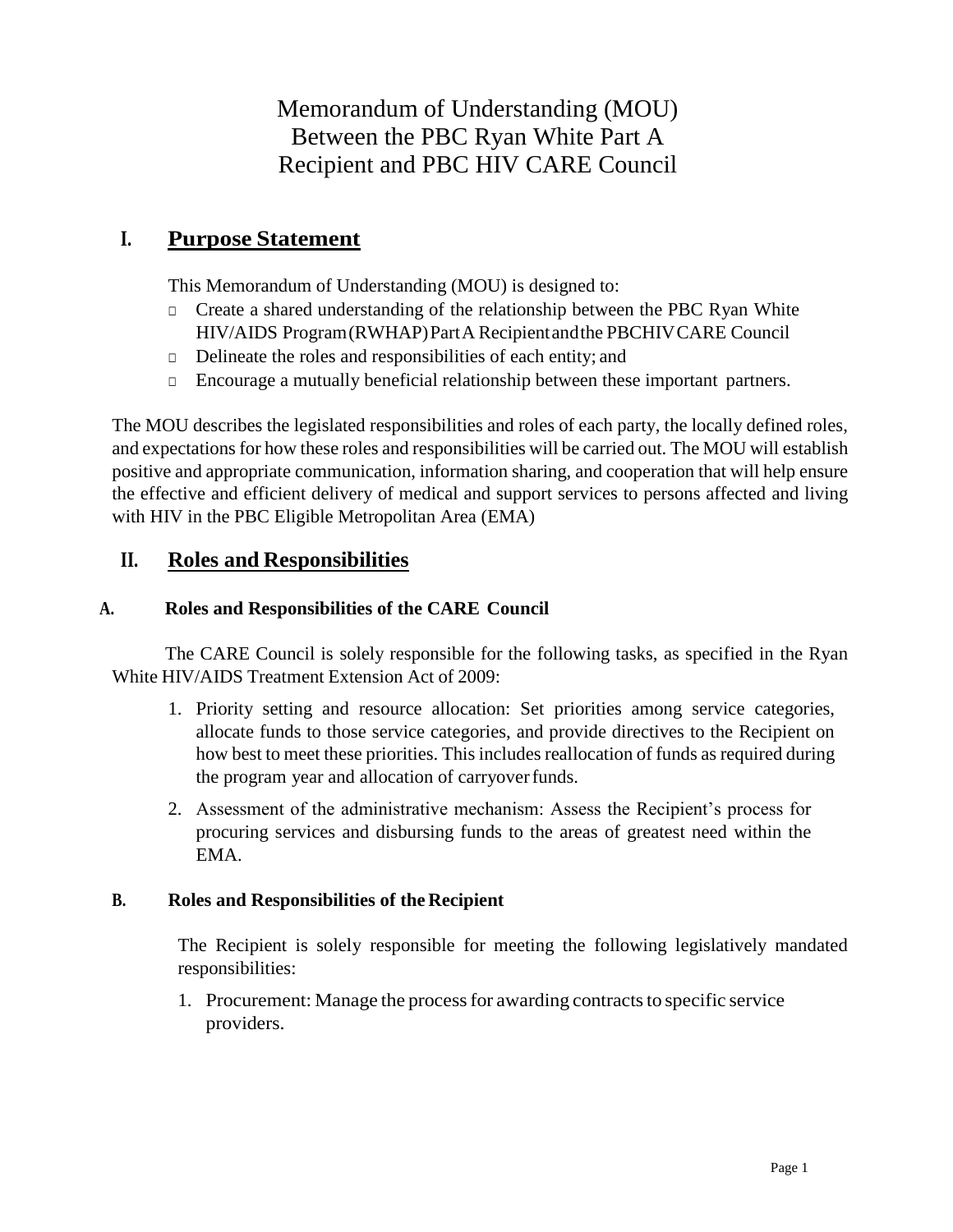- 2. Contracting: Distribute funds according to the priorities, allocations, and directives of the PlanningCouncil.
- 3. Contract monitoring: Monitor contracts to be sure that sub recipients are meeting their contracted responsibilities in compliance with established standards of care. Recommend re-allocations during the grant year based on service category performance.
- 4. Technical Assistance to Service Providers: Provide technical assistance to sub recipients on an as- needed basis to build capacity and to improve contract compliance and service delivery.

### **C. Shared Responsibilities**

The Recipient and CARE Council share the following legislative responsibilities, with one entity having the lead role for each, as stated below:

- 1. Needs Assessment: Determine the size and demographics of the population of individuals with HIV in the EMA, and their service needs. The PBC HIV CARE Council Planning committee has primary responsibility for needs assessment, with the Recipient staff assisting with the process and providing the CARE Council information such as service utilization data and expenditures by service category.
- 2. Clinical Quality Management (CQM): Establish a clinical quality management program to assess the extent to which HIV-related primary health care services are consistent with Public Health Service guidelines and to enhance health and supportive service access and delivery and continuously improve systems of care. Includes identifying quality improvement projects. Except for service standards (see below), the Recipient has primary responsibility for other CQM activities. CARE Council members sit on the Quality Management and Evaluation Committee and People Living with HIV may be part of CQM field teams visiting Part Aproviders/sub recipients.
- 3. Service Standards: develop and maintain service standards and outcomes measures. The Quality Management & Evaluation Committee of CARE Council takes the lead in this effort, with extensive Recipient involvement.
- 4. Integrated Plan: The CARE Council works with the recipient to develop a written integrated plan for HIV service delivery and improving the system of care within the EMA. The CARE Council should take a lead role in plan development while coordinating closely with the Recipient. The plan should include long-term and shortterm goals and should address each stage of the HIV care continuum.

#### **D. Administrative Responsibilities**

In addition to these legislative roles, the Recipient and CARE Council share the following responsibilities related to Part A CARE Council and management:

1. **Fiscal management of CARE Council support funds**: The Recipient provides fiscal management of CARE Council support funds. The annual CARE Council support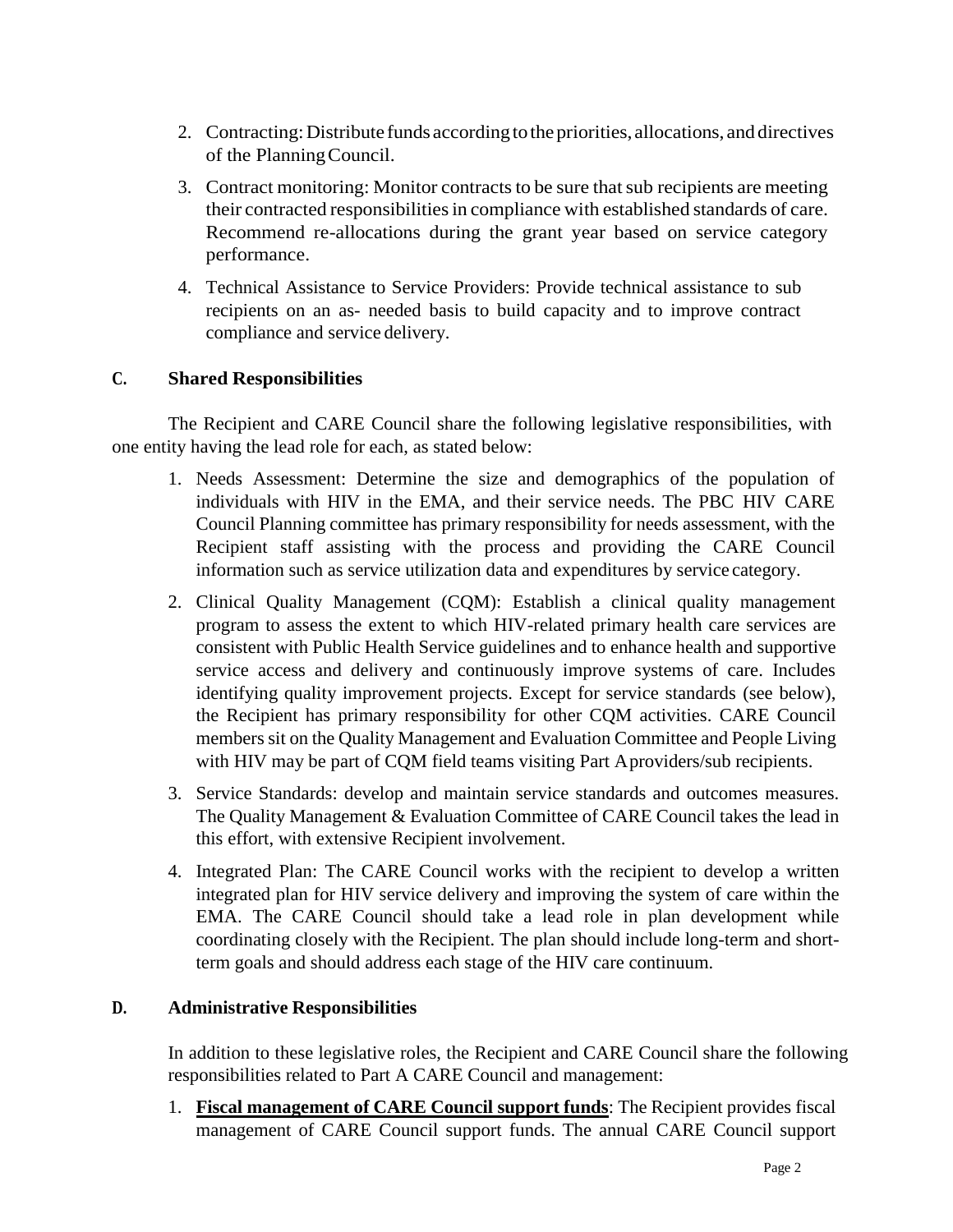budget is funded as a part of the allocation of up to 10% of the total grant that may be used for administrative costs. The amount to be used for CARE Council support must be negotiated between the Recipient and CARE Council. The CARE Council support staff works with the P&A Committee to develop the CARE Council budget, which is reviewed by the Recipient to ensure proposed use of funds meets federal and municipal requirements. CARE Council Support staff works with the P&A Committee to monitor CARE Council expenditures, based on reports provided by the Recipient through CARE Council support staff. The Recipient is responsible for ensuring that all expenditures meet RWHAP guidelines as well as local financial management regulations.

- 2. **Office Space**: The Recipient and CARE Council support staff will maintain separate and distinct office space within the same building where feasible. Office space for the CARE Council must meet all Americans with Disabilities Act (ADA) requirements.
- 3. **Triennial application process**: The Recipient has primary responsibility for preparation and submission of the Part A grant application. CARE Council support staff provides information for the application sections related to CARE Council membership and responsibilities (such as priority setting and resource allocations), and assists with preparation and review of the application. To the maximum extent possible given time constraints, the CARE Council Chair or Vice-Chairs [and the Executive Committee] have an opportunity to review the application before submission and make suggestions for its improvement. The CARE Council Chair signs a letter of assurance accompanying the application that indicates whether the Recipient has expended funds in accordance with CARE Council priorities, allocations, and directives, and other information as specified in the annual Part A Notice of Funding Opportunity Announcement (NOFO) from HRSA/HAB.
- 4. **Sub recipient NOFO**: Procurement is the Recipient's responsibility. However, because contracting is required to ensure that the CARE Council's directives are being addressed, and the CARE Council develops service standards that become a part of sub recipient requirements. The Recipient therefore allows up to [two] representatives of the CARE Council who have no actual or perceived conflict of interest to review in draft the portions of the NOFO that address service standards and CARE Council directives. Any CARE Council member who reviews the NOFO sections is required to sign a statement of confidentiality and non-disclosure. No part of the NOFO is reviewed by any CARE Council member affiliated with a current or potential Part A service provider.

# **III. Communications**

### **A. Principles for Effective Communications**

Both the Recipient and the CARE Council recognize the importance of regular & open Communication and of sharing information on a timely basis. Information needs to be received regularly. There should be clarity regarding what will be communicated, when, and to whom. When problems or issues arise, there should be a joint commitment to resolving them through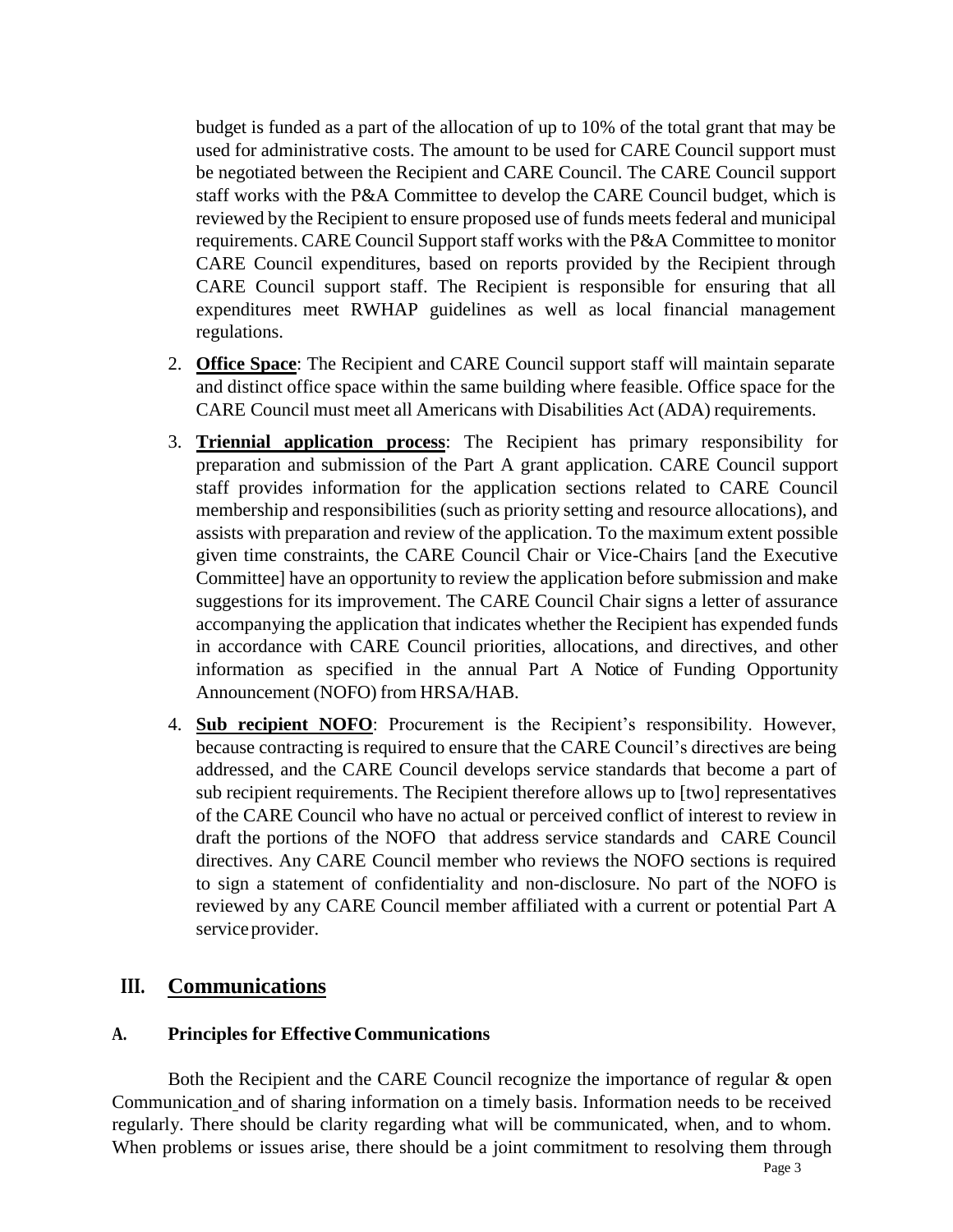established procedures. The parties commit themselves to the following principles:

- 1. All parties will take responsibility for establishing and maintaining open communications. This includes both sharing information on a timely basis and reviewing shared information once it has been received. If issues or problems arise, it means communicating with the other parties to clarify the situation and decide how best to addressit.
- 2. CARE Council standing committees except the Membership Committee will have a Recipient staff member who is assigned to it and attends meetings regularly. That staff member will serve as liaison to the Recipient for that committee and will be responsible for responding to communications and information requests from the committee.
- 3. The Recipient and CARE Council will each have a designated liaison responsible for sharing and receiving information for all other communication requests, and for disseminating information within their entity. When questions or concerns arise, the designated liaison will ensure that they are addressed in a timely manner. For the CARE Council, the designated liaison will be the CARE Council coordinator. For the Recipient, it will be the Ryan White Program Manager.
- 4. Both entities will use designated liaisons and channels of communication. When someone needs information or materials beyond those that are regularly shared, they will request it through the designated liaison, and the request will be made in writing (via e-mail or letter). This means, for example, that a Committee Chair who needs information from the Recipient will request it either through the assigned Recipient staff member during the meetings or through CARE Council support staff. For information beyond normal reports and information, it is the responsibility of the CARE Council coordinator and Ryan White Program Manager to determine whether the Recipient isthe appropriate source for this information and whether the information is available and can be provided within the Recipient's resources. Where the Recipient feels it cannot meet the request, the Ryan White Program Manager will consult with the CARE council support staff member and with the Chair or Committees chair as necessary
- 5. Staff of both entities and CARE Council members will avoid inappropriate communication requests or channels. This means not asking for information from individuals other than the designated individuals, using and not bypassing established communication channels, and maintaining the confidentiality of information that should not be shared outside the Part A program.
- 6. When policies or procedures appear problematic, the parties will work together to clarify and, if appropriate, refine them – while adhering to legislative requirements, HRSA/HAB guidance and expectations as stated in Part A-related manuals, policy statements, and guidance, and state and local statutes and policies.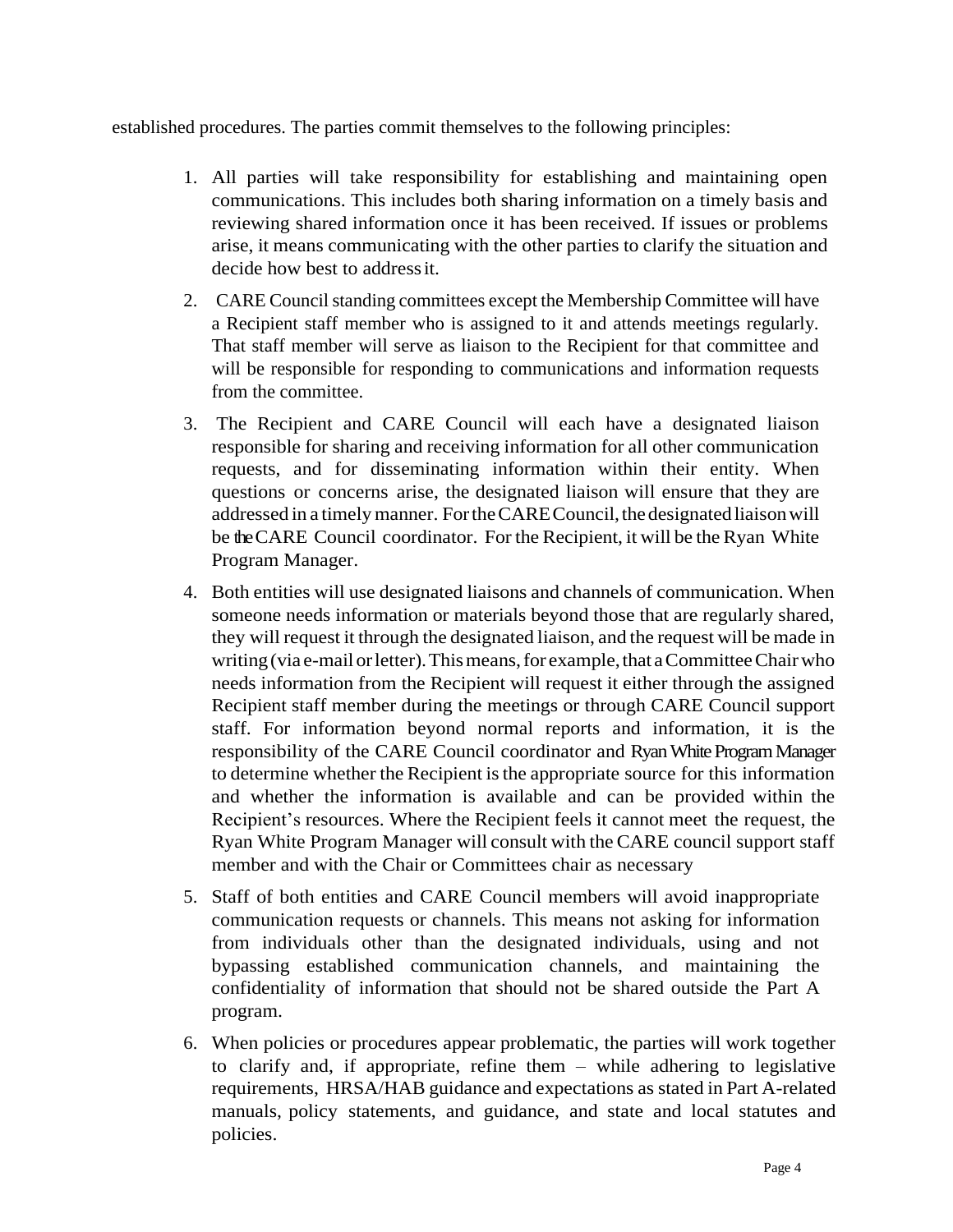- 7. Communications and problem solving will protect the separation of roles between the CARE Council and Recipient. For example, the CARE Council is not supposed to have access to information about the performance or expenditures of individual providers; it should receive such information only by service category. In cases where there is only one service provider for a service category, the CARE Council will have access to this information but without identifying information.
- 8. If either Recipient staff or CARE Council support staff or members receive complaints about the other party, they will inform the other party, with appropriate protection of confidentiality.
- 9. The CARE Council will not become involved in consumer complaints about services. If the CARE Council or its support staff receives consumer or provider concerns or complaints about a specific provider, it will refer the individual expressing the concern to the individual provider for resolution through its own complaints process. If the CARE Council or support staff receives broader, systemic complaints or concerns about services, it will refer them to the Part "A" Program Manager.

#### **B. Implementing these Principles**

To facilitate communications and implement these principles, all parties agree to the following actions:

- 1. **The signatories to this agreement will participate in a face-to-face Executive meeting including both entities and all parties following the elections of CARE Council Leadership annually.** The first meeting, held just before the Part A program begins on March 1, will be used to lay out specific mutual expectations for the year, ensure a mutual understanding of the Part A program's status and directions, clarify a calendar for the year including dates when materials and information will be shared, and address potential issues or problems. This includes identifying additional or different reports or information needed. Subsequent meetings will be used to monitor progress and refine the calendar as needed, further define information sharing needs, and address any issues that may arise in the relationship between the Recipient and CARE Council.
- 2. **When making special requests for information or materials, both parties will provide as much lead time as possible; when sharing information, both parties will do so as quickly as possible**. Requests for information will generally be met within five business days. If requests will take longer to meet, the party responding will contact the other party within three business days to discuss and agree on a time frame for meeting the request. Both parties commit themselves to responding rapidly to any requests that involve meeting Conditions of Award, satisfying other HRSA/HAB requirements or requests, and addressing other matters that may affect the funding or reputation of the EMA/TGA's RWHAP Part A program.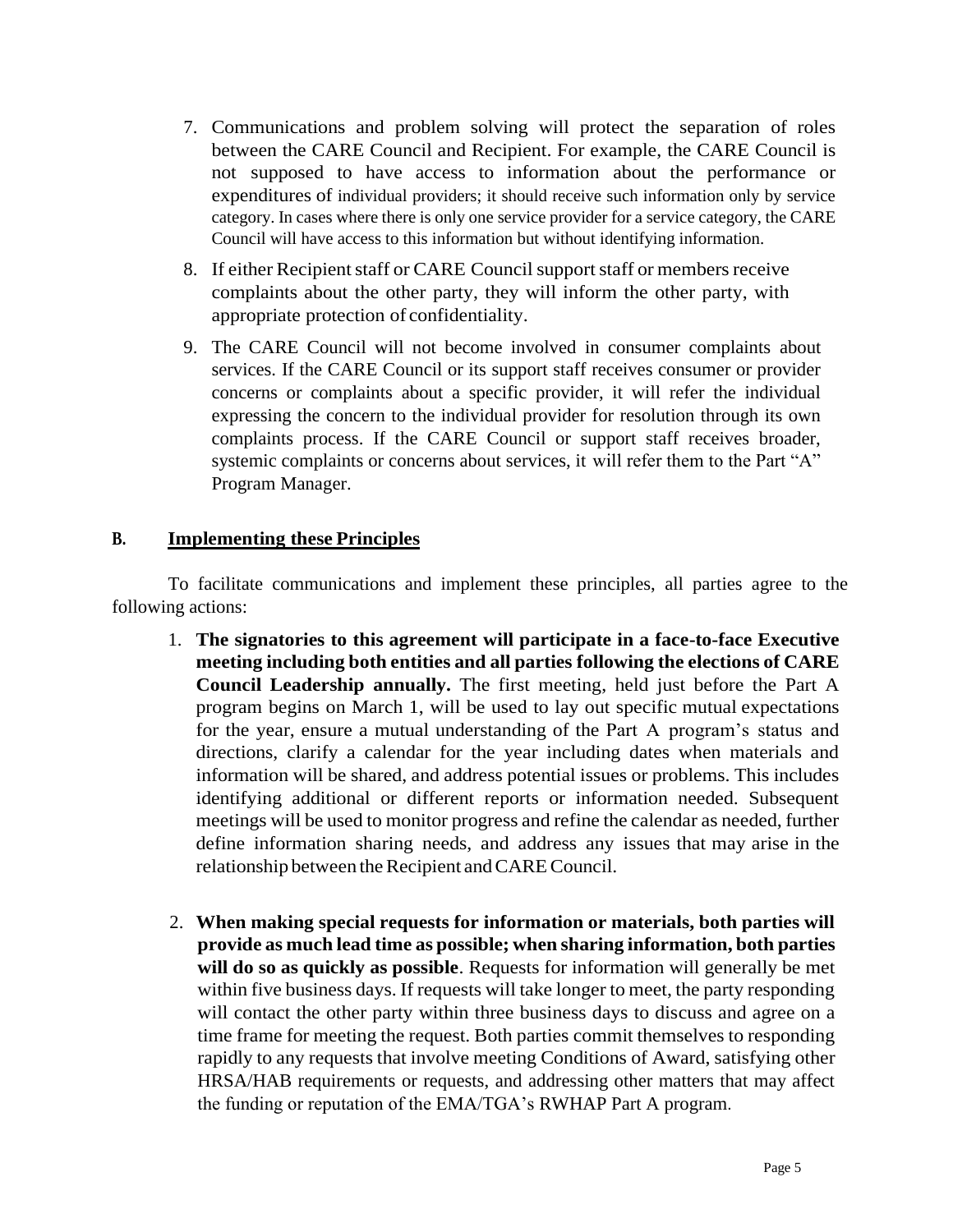# **IV.** Information/Document Sharing and Reports/Deliverables

### **A. Overview**

It is the intent of this MOU to encourage regular sharing of information and materials throughout the year. This section specifies a set of materials to be provided and information to be shared through meetings. Parties to the MOU may request and receive additional materials or information, except for those that should not be shared for reasons of sensitivity or confidentiality.

### **B. Information to be Provided by the CARE Council to the Recipient**

The CARE Council will provide the Recipient Part A Program Manager with the following information and materials:

- 1. A dated list of CARE Council members and their terms of office, with primary affiliations as appropriate, to be provided annually and updated as needed throughout the year, in accordance with current HRSA/HAB requirements.
- 2. Notification of the CARE Council's monthly meetings, retreats, orientation and training sessions, and other CARE Council events, at the same time notification goes to CARE Councilmembers.
- 3. The meeting notice, agenda, and information package for each CARE Council meeting, to be provided at the same time they are provided to CARE Council members.
- 4. The annual list of service priorities and resource allocations, along with the process used to establish them and directives to the Recipient or edits to existing directives on how best to meet these priorities – the same information that is submitted to HRSA/HAB as part of the annual Part A application. This information will be provided within two weeks after the CARE Council has approved the priorities, allocations, and directives.
- 5. Copies of final planning documents prepared by the Recipient staff Health Planner, such as needs assessment reports and the integrated Plan, within ten days after their completion and approval by the CARECouncil.
- 6. Information or documents needed by the Part A Program Managerto complete the sections of the annual application related to the CARE Council and its functions, to be provided on a mutually agreed-upon schedule.

### **C. Information to be Provided by the Recipient to the CARE Council**

The Part A Program Manager will provide the CARE Council Support Coordinator the following reports and information. These will be the minimum requirements. Additional or different information needs will be discussed and agreed upon at the beginning of each year. Use list or chart specifying data or document to be provided, frequency, and timing for providing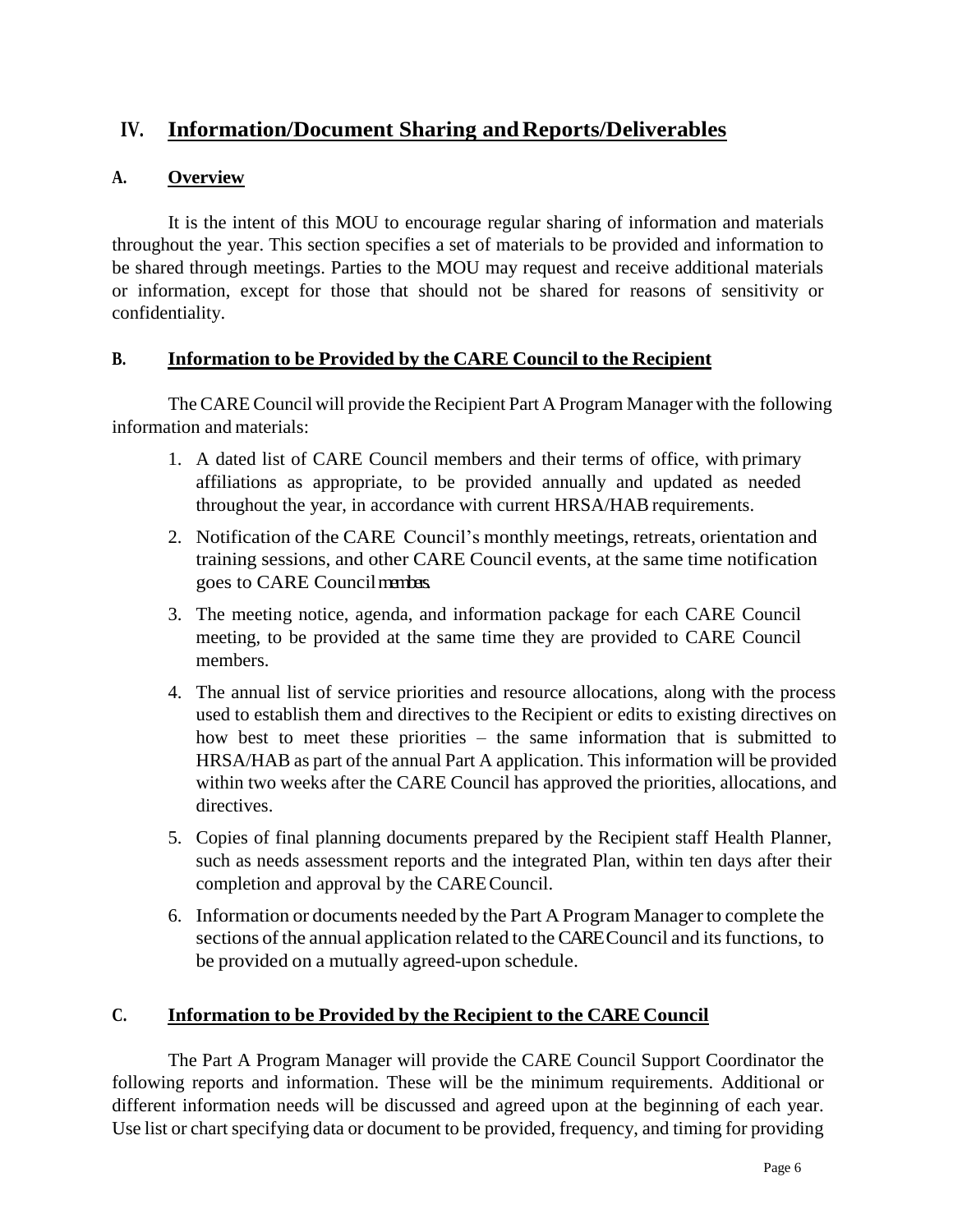the information to the CARE Council.

- 1. A copy of the annual Notice of Award (NOA) including Conditions of Award, a copy of any approved carryover request, and a copy of other official communicationsfrom HRSA/HAB that directly involve the CARE Council, within three business days after they are received from the funding agency and more quickly where time-sensitive responses are required.
- 2. A written monthly expenditures report by service category, provided in writing at least THREE business days before the meeting of the appropriate committee. The Recipient will also provide an oral presentation to the Priorities & Allocation & Executive Committee, highlighting any unexpected expense levels.
- 3. A report to the CARE Council regarding over- and under-expenditures and any unobligated balances, by service category and jurisdiction, and any suggested reallocations, to be provided monthly at least [THREE]business days before the meeting of the Priorities & Allocations, Executive & CARE Council Committee. This reportisto be submitted monthly due to the importance of avoiding unobligated funds at the end of the program year, given the provisions of the legislation.
- 4. Utilization data by service category, including client numbers and demographics for each service category and for mutually determined special populations requiring additional analysis (e.g., young MMSC {Male to male sexual Contact} of color; women over 55), to be provided [Semi Annually], including end-of-year data consistent with the Ryan White Services Report (RSR). Basic data will be provided within 30 days after the RSR is submitted; due dates for more complex analyses will be mutually determined annually.
- 5. HIV CareContinuum datafor all PLWH in the jurisdiction and forRyan White clients, as well as mutually agreed upon breakdowns by subgroups, to be provided annually in [May &June]. If data are obtained from the State, the Recipient will be responsible for arranging timely provision of thesedata.
- 6. Other performance and clinical outcomes data including HRSA/HAB-specific measures, collected by the Recipient, to be provided quarterly.
- 7. Information and recommendations requested as needed by the CARE Council to carry out its responsibility in setting priorities among service categories, allocating funds to those service categories, and providing directives to the Recipient on how best to meet these priorities. The content and format for this information will be mutually agreed upon each year, but will typically include epidemiologic data, additional cost and utilization data, and an estimate of unmet need for primary Health care among people who know their status but are not in care. In addition to providing the information in written form, the Recipient will participate in data presentations to the CARE Council at a mutually agreed upon date and time.
- 8. Information requested as needed by the CARE Council to meet its responsibility for assessing the efficiency of the administrative mechanism. The content and format for this information will be mutually agreed upon each year, but will typically include information from the Recipient on the procurement and grants award process; statistics (such as number of applications received, number of awards made, number of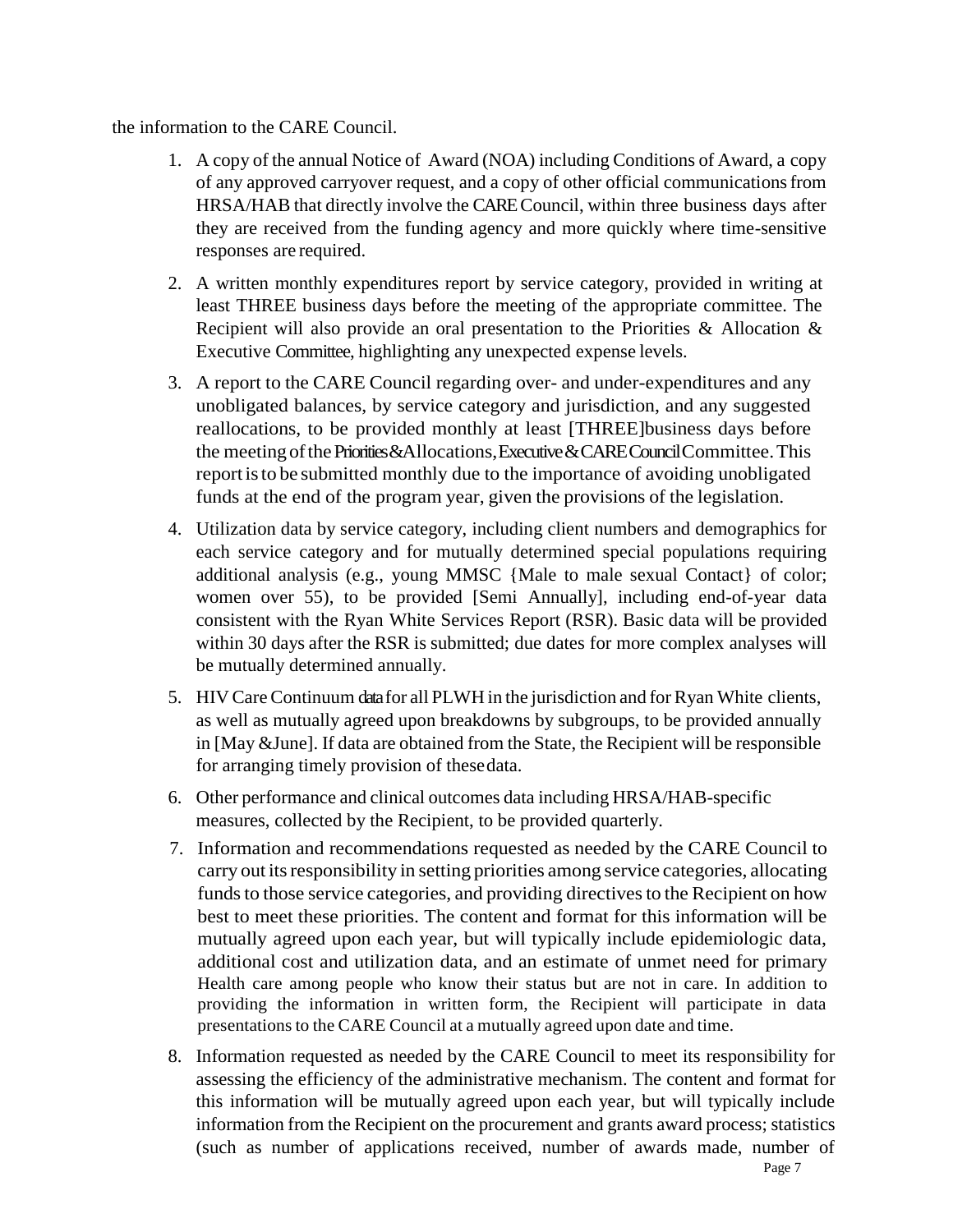applications from minority providers, number of new providers funded, and number of minority providers funded), and reimbursement procedures and timelines.

- 9. Carryover information as it becomes available. This includes the estimated carryover as submitted to HRSA/HAB at the end of the calendar year, the actual carryover from the Financial Status Report, the carryover plan submitted to HRSA/HAB, and the approved carryover plan. Each document will be provided to the CARE Council within five business days after it is submitted or received.
- 10. The Federal Financial Report (FFR) and other end-of-year reports including the Final Implementation Plan and Final Allocations Report, as submitted to HRSA/HAB in the final progress report each year, providing information on the number of individuals served and costs per client for each service category. CARE Council will receive this information within ten business days after the Recipient submits the final progress report to HRSA/HAB, based on the Conditions of Award, in time for use in priority setting and resource allocation.

When the CARE Council or a Committee requests special or additional information from the Recipient, the request will always be listed in the summary minutes of the meeting. In addition, CARE Council support staff will provide a list of requests in a follow-up e-mail to the Recipient, within two business days, with a copy to the Committee Chair or CARE Council Chair. The request will always specify the date by which the information is needed, and for what legislatively defined task, and Recipient will respond within five business days, indicating whether it can meet the request and by what date. The two parties will negotiate content and timing where required.

#### **D. Documents and Information That will Not be Shared**

In order to maintain the confidentiality of sensitive information, the following information will not be shared, subject to the requirements of Florida's Public Records Law, Chapter 119, Florida Statutes:

- 1. The CARE Council will not share information on the HIV status of members ofthe CARE Council who are not publicly disclosed as people living with HIV/AIDS. Except for individuals who choose to disclose their status, the HIV status of CARE Council members will not be shared with the Recipient or with other CARE Council members except those involved in the Membership Process.
- 2. CARE Council support staff will not inquire, interfere, or otherwise discuss needs of, or actual HIV services provided to, CARE Council members by the Recipient or Subrecipients. CARE Council support staff will instruct members to communicate directly with their service provider or the Recipient staff to address individual medical care and support service needs.
- 3. The Recipient will not share information about individual applicants for service sub recipient contracts or about the performance of individual contractors –

Information will be shared by service category only. If there is only one sub recipient in a service category, the information will be shared, but without identifying information.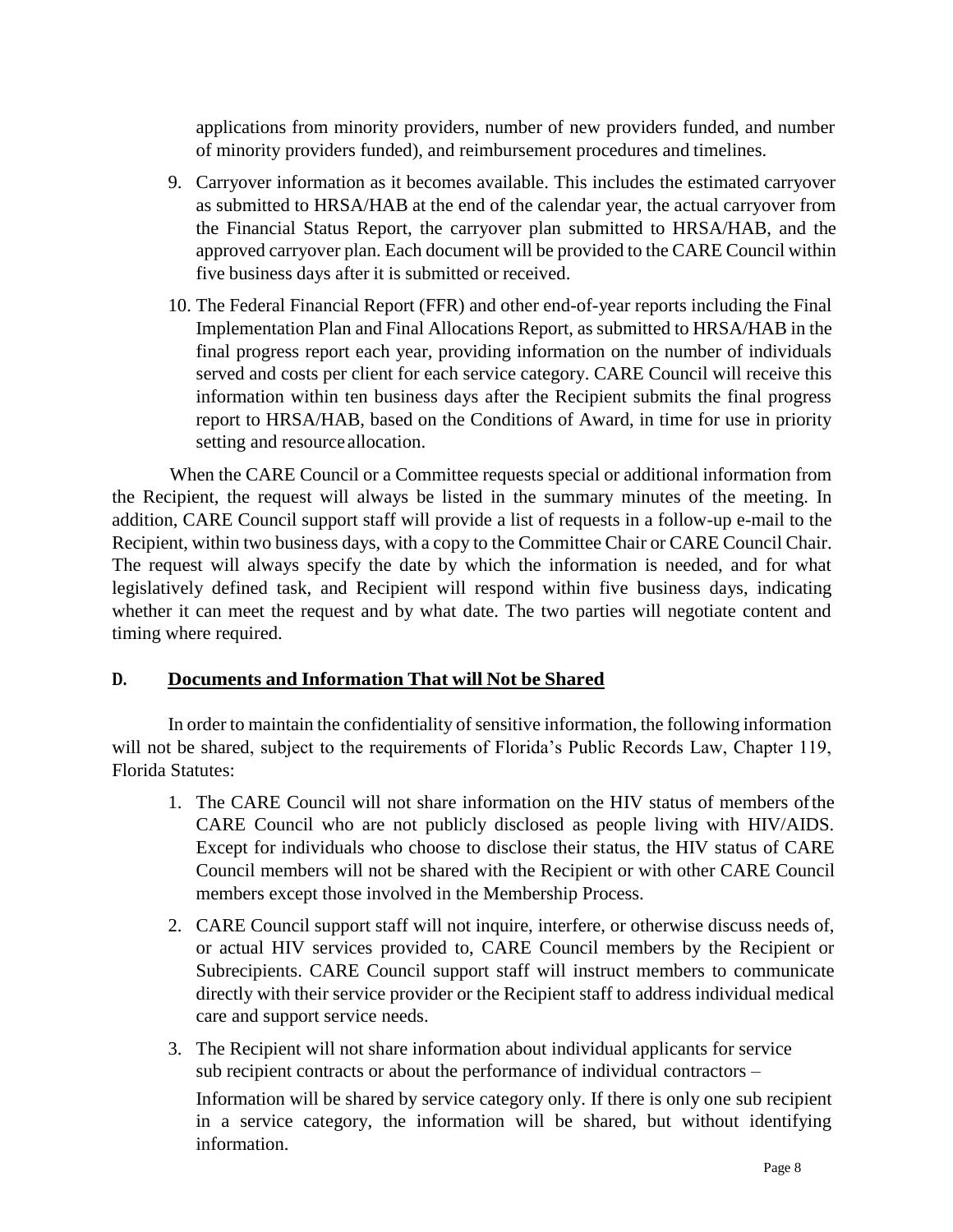4. Information about the individual salaries of Recipient and CARE Council staff will not be shared beyond those with a direct need to know. The CARE Council will not have access to the Recipient's detailed budget other than the summary version submitted in the Part A Application. The Part A Program Manager will have access to the CARE Council's detailed budget as needed for the Part A application, Conditions of Award, and other HRSA/HAB requirements.

# **V. Settling Disputes orConflicts**

If conflicts or disputes arise with regard to the roles and responsibilities specified in Section II of this Memorandum of Understanding, the parties will use the following procedures to resolve them:

- 1. Begin with a face-to-face meeting between the parties to attempt to resolve the situation, within five working days after the issue or dispute arises.
- 2. If the situation cannot be resolved by these parties, hold a meeting of representatives of both parties, along with the Recipient staff supervisor and the Chair of the CARE Council, to discuss the issue and reach resolution if possible, within ten working days after the initial meeting.
- 3. If the situation still cannot be resolved, the two parties will be removed from the discussion and the mutual decision of the Recipient staff supervisor and Chair of the CARE Council will be final.

# **VI. Responsible Parties and ContactInformation**

The following are the parties to this MOU and the parties' representatives at the time this MOU is adopted. Any notice or communications required to be sent by this MOU shall be sent to the parties' representative at the email provided.

The MOU will continue in effect regardless of changes in the individuals who hold these positions. Their successors will be expected to follow the MOU.

For the Recipient:

□ Part A Program Manager, Dr Casey Messer, cmesser@pbcgov.org

For the CARE Council:

□ CARE Council Chair, Chris Dowden, cdowden@midwaycare.org

### **VII. MOU Duration andReview**

A. Effective Date

The MOU will become effective once all the authorized individuals representing the Recipient and CARE Council sign it.